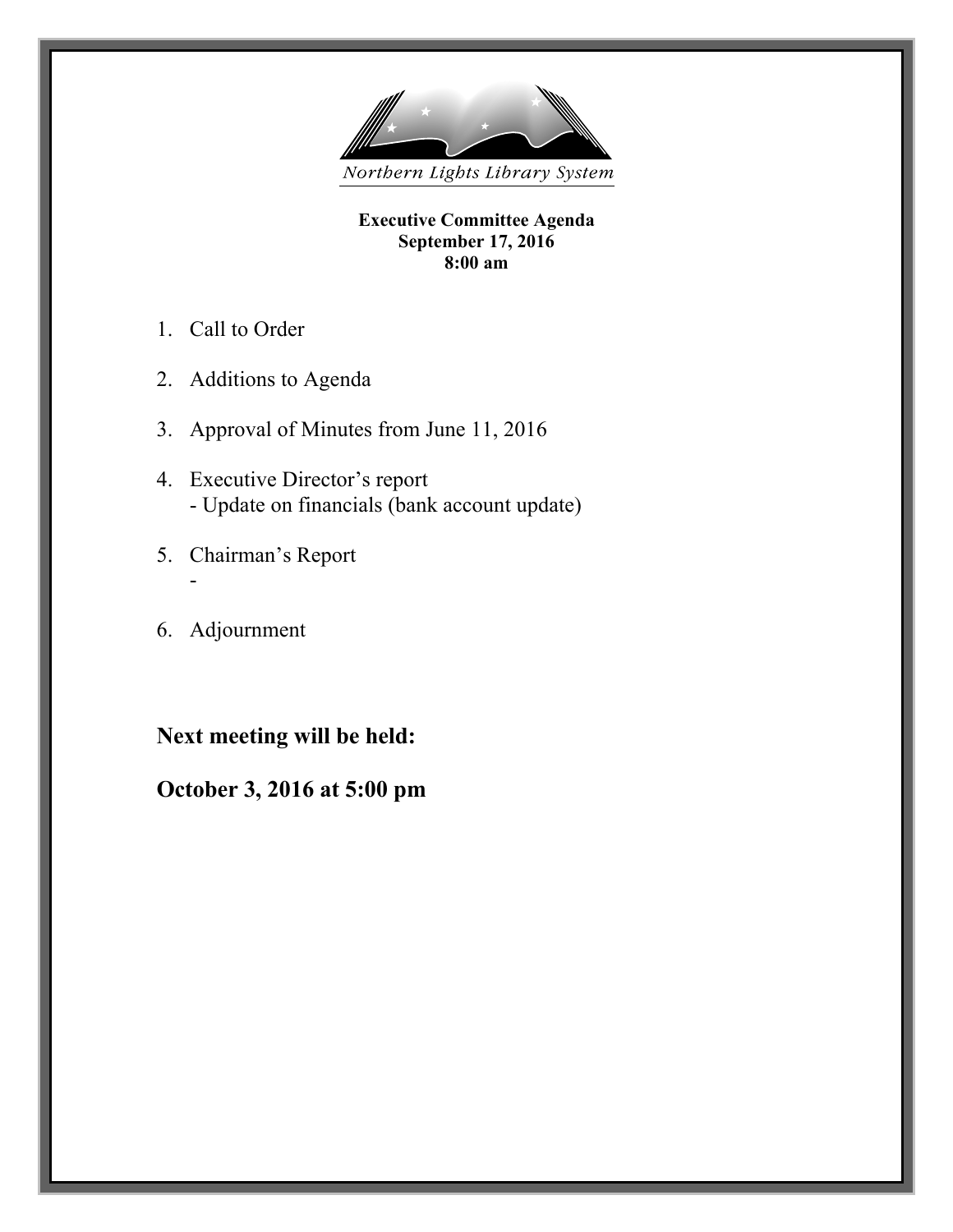## **Executive Committee Meeting September 17, 2016 Meeting Minutes**

- Present: Arnold Hanson, Laurent Amyotte, Stephen Dafoe, Dianne Ross, Jim Cheverie, Vicky Lefebvre
- Regrets: Wayne Bokenfohr, Pat Gordeyko
- Guest: Jodi Dahlgren
- Staff: Julie Walker, Colette Poitras, Kelly McGrath, Terri Hampson, Heather Elliott, Tracy Jamieson
	- 1. Meeting called to order at 8:04 am
	- 2. Additions to Agenda 4a. Policy, 4b. Budget, 5a. In-Camera (RRSP) **Motion to approve the agenda as amended – Jim Cheverie – Carried.**
	- 3. Minutes of June 11 **Motion to approve the minutes of June 11, 2016 as presented – Laurent Amyotte – Carried.**
	- 4. Executive Director's Report
		- New Bibliographic Services Consultant is Heather Elliott
		- Patty Mathiot gave her resignation
		- TRAC meeting in April there was a presentation with Innovative and Polaris
			- In-Reach will take on the component of VDX
			- Link Data is able to search the nearest available library for the specified item
			- Negotiations with In-Reach for our system to be the first to roll it out in Canada - January 1 implementation – this is a partnership; we need to promote this
		- P.D. day today at the Board Meeting Colette and Bailey will be doing a presentation on "Cultural Sensitivity"
		- November board meeting Ken Allan will be doing a presentation on Board Basics
		- Create a committee for New Board Orientation
		- Would like to suggest for the staff to have a gym/gym equipment in office
			- Waivers would be signed
			- Bring a business plan for the equipment required back to January meeting.
		- Consultant vehicle
			- Needs to be good in winter (suv/all-wheel)
			- Look into a lease option
			- Bring 3 quotes to the next meeting for leasing vs. buying
		- In-Camera
		- Financials
			- we don't budget for grants, therefore with the aboriginal grant the percentage is high for this year.
			- changed garbage collection companies went from \$450/month to \$80/month
			- investments with ATB 30, 90, 120 day investments total of \$400,000 invested so far.
			- intending to invest more, but want to see what the return is
			- will re-evaluate next month

**Motion to accept the Financial Report as presented as information – Jim Cheverie – Carried.**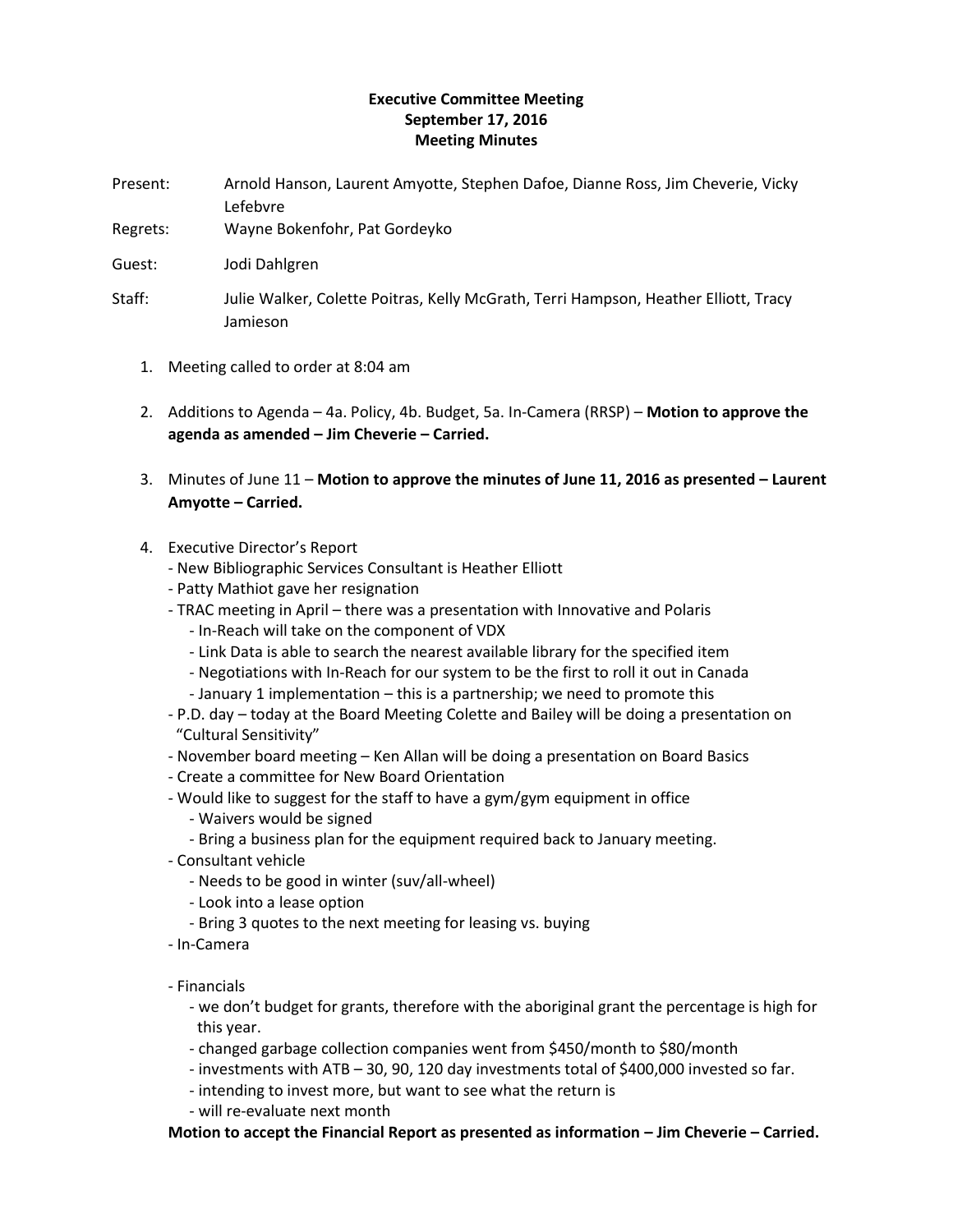- a. Policy Committee Update
	- Compensation
		- Level = based on experience, education and job classification
		- Step = based on tenure
	- NLLS employees will be entitled to time off from Christmas to New Year's based on one full year of employment.
	- Grievance Committee (5 members)
		- Consists of 1<sup>st</sup> Vice Chair and 1 from each zone
	- Workplace Violence & Harassment
	- How to be an Effective Board Member
		- will serve on committees as required
	- Committees of NLLS:
		- Executive Committee up to 10 members
		- HR Committee AdHoc 5 members
		- Financial & Audit Committee 5 members
		- Building & Equipment Committee 5 members
		- Policy Committee 5 members
	- Policies need to be continually looked at and adjusted on a regular basis. This is a working, living document.
- b. Budget Committee Update
	- Fortigates need to be replaced in all our libraries
	- The firewalls in the library computers are starting to fail
	- Will cost approximately \$100,000 to replace them in all of our libraries
	- \$100,000 will catch up the libraries this year for their firewalls. The proposed budget to take care of the next 3-5 years.

**Motion to take to the Board the request for taking out up to \$60,000 out of reserves for the replacement of the fortigates in our libraries – Stephen Dafoe – Carried.**

- 5. Chairman's Report
	- a. In-Camera 9:24 am

**Motion to move into camera – Laurent Amyotte – Carried.**

Out of Camera – 9:45 am

**Motion to come out of camera – Stephen Dafoe – Carried.**

**Motion to present to the Board a letter in the HR file of a re-instated employee – Carried.**

In-Camera – 9:46 am

**Motion to move into camera – Jim Cheverie – Carried.**

Out of Camera – 9:56 am

**Motion to inquire of specific legal opinion of a tax lawyer in regards to employee RRSP's – Stephen Dafoe – Carried.**

6. **Motion to adjourn at 10:00 am – Stephen Dafoe – Carried.**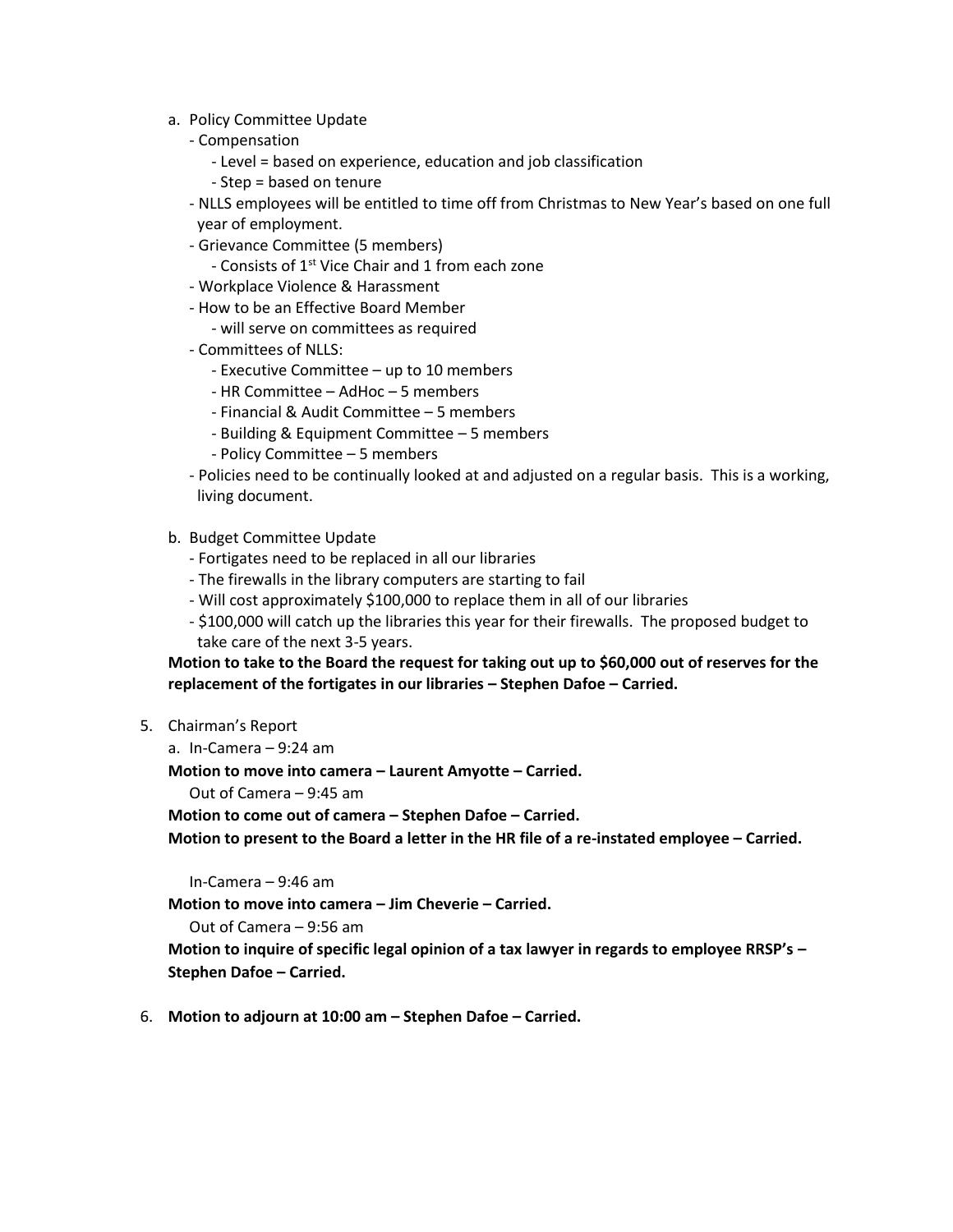|   |                                        | <b>Northern Lights Library System</b> |               |                                    |              |        |         |  |
|---|----------------------------------------|---------------------------------------|---------------|------------------------------------|--------------|--------|---------|--|
|   | <b>Comparative Income Statement</b>    | Jan 1- Aug 31 2016 YTD                |               | Jan 1- Dec 31 2016 YTD             |              |        |         |  |
|   |                                        | Actual 01/01/2016 to<br>04/30/2016    |               | Budget 01/01/2016 to<br>12/31/2016 |              | % Left | % USED  |  |
|   | <b>REVENUE</b>                         |                                       |               |                                    |              |        |         |  |
| 1 | Levies - Municipalities                |                                       | 1,133,643.29  |                                    | 1,132,871.00 | 0%     | 100%    |  |
| 2 | Levies - Library Boards                |                                       | 651,902.29    |                                    | 651,262.00   | 0%     | 100%    |  |
| 3 | Prov. Operating Grant                  |                                       | 833,559.10    |                                    | 826,965.00   | $-1%$  | 101%    |  |
| 4 | Prov. Rural Sevices Grant              |                                       | 261,837.90    |                                    | 263,602.00   | 1%     | 99%     |  |
| 5 | Prov. Establishment Grant              |                                       | 4,426.00      |                                    | 0.00         | 0%     |         |  |
| 6 | <b>Deferred Allotment</b>              |                                       | $-244,343.52$ |                                    | 38,000.00    | 743%   | $-643%$ |  |
| 7 | <b>Travel Grants</b>                   |                                       | 2,224.08      |                                    | 3,000.00     | 26%    | 74%     |  |
| 8 | Non Resident Fees                      |                                       | 700.00        |                                    | 5,450.00     | 87%    | 13%     |  |
| 9 | Other Grants / Library Programs        |                                       | 158,911.00    |                                    | 3,500.00     | -4440% | 4540%   |  |
|   | 10 Sales - Misc.                       |                                       | 6,760.47      |                                    | 14,300.00    | 53%    | 47%     |  |
|   | 11 Sales Office Supplies-Resale        |                                       | 45,990.38     |                                    | 50,000.00    | 8%     | 92%     |  |
|   | 12 Service Administrative              |                                       | 5,211.37      |                                    | 0.00         | 0%     |         |  |
|   | 13 Sales-SRP                           |                                       | 2,676.56      |                                    | 0.00         | 0%     |         |  |
|   | 14 Annual Conference                   |                                       | 3,021.65      |                                    | 0.00         | 0%     |         |  |
|   | 15 Interest earned                     |                                       | 8,365.14      |                                    | 16,500.00    | 49%    | 51%     |  |
|   | 16 Myrnam Revenue                      |                                       | 6,377.09      |                                    | 17,434.00    | 63%    | 37%     |  |
|   | 17 TOTAL REVENUE                       |                                       | 2,881,262.80  |                                    | 3,022,884.00 | 5%     | 95%     |  |
|   | <b>EXPENSE</b>                         |                                       |               |                                    |              |        |         |  |
|   | 20 Staff Expenses                      |                                       |               |                                    |              | 0%     |         |  |
|   | 21 Staff Salaries                      | 644,965.54                            |               | 1,176,449.00                       |              | 45%    | 55%     |  |
|   | 22 El Expense                          | 14,286.36                             |               | 0.00                               |              | 0%     |         |  |
|   | 23 C.P.P. Expense                      | 28,038.43                             |               | 0.00                               |              | 0%     |         |  |
|   | 24 Extended Health Expense             | 9,635.17                              |               | 235,693.00                         |              | 96%    | 4%      |  |
|   | 25 Dental Expense                      | 8,375.39                              |               | 0.00                               |              | 0%     |         |  |
|   | 26 W.C.B. Expense                      | 1,547.76                              |               | 0.00                               |              | 0%     |         |  |
|   | TOTAL - GENERAL PAYROLL EXPENSES       |                                       | 706,848.65    |                                    | 1,412,142.00 | 50%    |         |  |
|   | <b>Other Staff Costs</b>               |                                       |               |                                    |              |        |         |  |
|   | 27 Bibs Services Training/Conference   | 6,111.42                              |               | 12,500.00                          |              | 51%    | 49%     |  |
|   | 28 Bibs Services Travel                | 1,367.23                              |               | 0.00                               |              | 0%     |         |  |
|   | 29 IT/PS Training/Conference           | 14,677.02                             |               | 28,620.00                          |              | 49%    | 51%     |  |
|   | <b>30</b> IT/PS Travel / Site Visits   | 9,608.85                              |               | 6,900.00                           |              | $-39%$ | 139%    |  |
|   | 31 Admin Training/Conference           | 8,446.16                              |               | 17,650.00                          |              | 52%    | 48%     |  |
|   | 32 Admin Travel                        | 4,804.01                              |               | 5,500.00                           |              | 13%    | 87%     |  |
|   | 33 Staff Recruitment                   | 153.84                                |               | 9,000.00                           |              | 98%    | 2%      |  |
|   | 34 Contract Fees                       | 719.04                                |               | 0.00                               |              | 0%     |         |  |
|   | 35 Human Resource Tools                | 984.44                                |               | 1,500.00                           |              | 34%    | 66%     |  |
|   | 36 Resource Trans. Training/Conference | 1,599.45                              |               | 2,100.00                           |              | 24%    | 76%     |  |
|   | 37 Total Other Staff Costs             |                                       | 48,471.46     |                                    | 83,770.00    | 42%    | 58%     |  |
|   | <b>Book Allotment</b>                  |                                       |               |                                    |              |        |         |  |
|   | 38 Total Collection Development        |                                       | 225,849.85    |                                    | 416,292.00   | 46%    | 54%     |  |
|   | <b>Library Services</b>                |                                       |               |                                    |              |        |         |  |
|   | 40 System Collections                  |                                       | 7,000.00      |                                    | 27,670.00    | 75%    | 25%     |  |
|   | 41 Aboriginal Project                  |                                       | 3,125.25      |                                    | 0.00         | 0%     |         |  |
|   | 42 EXTRA FUNDS 2016                    |                                       | 100,993.53    |                                    | 0.00         | 0%     |         |  |
|   | 43 International Collection            |                                       | $-2.21$       |                                    | 0.00         | 0%     |         |  |
|   |                                        |                                       |               |                                    |              |        |         |  |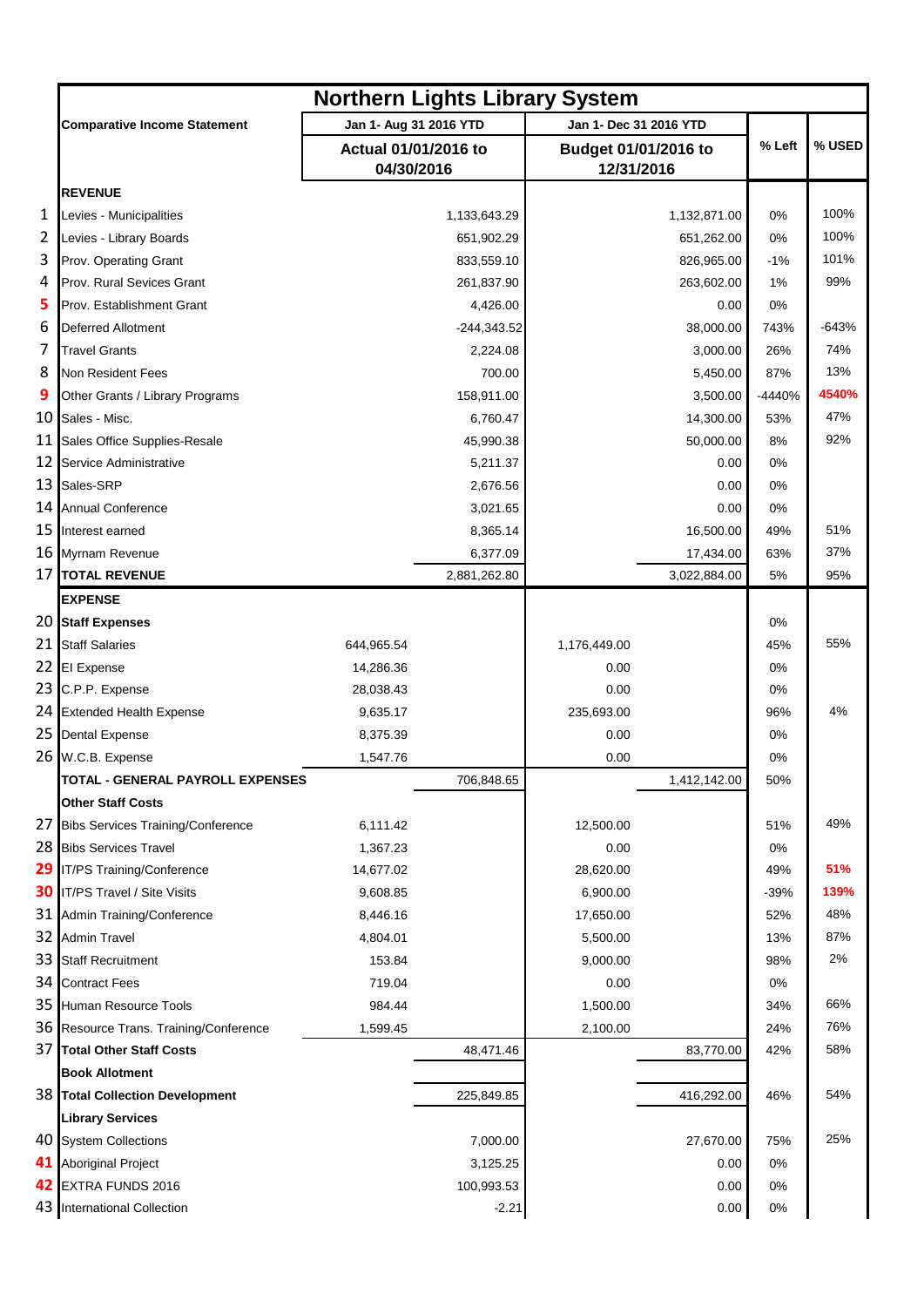| 44 Service Supplies                  |           | 1,464.65     |           | 9,640.00     | 85%    | 15%  |
|--------------------------------------|-----------|--------------|-----------|--------------|--------|------|
| 45 Cataloging Tools                  |           | 0.00         |           | 2,700.00     | 100%   | 0%   |
| 46 Shipping & Freight                |           | 1,626.12     |           | 1,000.00     | $-63%$ | 163% |
| 47 Catalog/Process-Forms/Supplies    |           | 7,725.20     |           | 11,500.00    | 33%    | 67%  |
| 48 Assistive Technologies            |           | 66,362.23    |           | 34,685.00    | $-91%$ | 191% |
| 49 ACSI Managed Services             |           | 33,300.00    |           | 48,000.00    | 31%    | 69%  |
| 50 TRAC                              |           | 97,629.00    |           | 97,276.00    | 0%     | 100% |
| 51 TRAC Online Fees                  |           | 21,148.00    |           | 41,582.00    | 49%    | 51%  |
| 52 e Resources Books on Line         |           | 3,644.18     |           | 25,000.00    | 85%    | 15%  |
| 53 NLLS Annual Conference/Workshops  |           | 59.85        |           | 19,500.00    | 100%   | 0%   |
| 54 Library Staff Training            |           | 436.58       |           | 0.00         | 0%     |      |
| 55 Librarians Council and Workshops  |           | 13,593.54    |           | 31,500.00    | 57%    | 43%  |
| 56 Library Programming               |           | 16,530.32    |           | 28,000.00    | 41%    | 59%  |
| 57 Postage/Courier                   |           | 1,144.66     |           | 1,000.00     | $-14%$ | 114% |
| 58 Coll. Dev. Shipping/ILL           |           | 483.28       |           | 2,000.00     | 76%    | 24%  |
| 59 Vehicle Expense                   |           | 16,744.21    |           | 28,500.00    | 41%    | 59%  |
| 60 Online Database                   |           | 45,352.44    |           | 56,800.00    | 20%    | 80%  |
| 61 Board of Record Payments          |           | 0.00         |           | 258,058.00   | 100%   | 0%   |
| 62 Myrnam-Operating expenses         |           | 5,255.42     |           | 17,434.00    | 70%    | 30%  |
| 63 Board Travel                      | 13,334.80 |              | 20,000.00 |              | 33%    | 67%  |
| 64 Board Food and Beverages          | 2,654.06  |              | 5,000.00  |              | 47%    | 53%  |
| 65 Board Conference/Education        | 1,630.61  |              | 9,958.00  |              | 84%    | 16%  |
| 66 Board Special Events              | 87.95     |              | 3,600.00  |              | 98%    | 2%   |
| 67 Board Committee Meetings          | 5,290.86  |              | 31,000.00 |              | 83%    | 17%  |
| 68 Hospitality General               | 3,220.50  |              | 6,000.00  |              | 46%    | 54%  |
| 69 Board Total                       |           | 26,218.78    |           | 75,558.00    |        |      |
| 70 Office Equipment/Software         | 0.00      |              | 22,500.00 |              | 100%   | 0%   |
| 71 Photocopier (rental/maint/toners) | 7,195.99  |              | 13,000.00 |              | 45%    | 55%  |
| 72 Brokerage Fees                    | 142.36    |              | 0.00      |              | 0%     |      |
| 73 Legal Fees                        | 2,536.09  |              | 8,000.00  |              | 68%    | 32%  |
| 74 Marketing                         | 3,249.43  |              | 9,000.00  |              | 64%    | 36%  |
| 75 Audit Costs                       | 1,952.00  |              | 12,000.00 |              | 84%    | 16%  |
| 76 Bad Debts                         | 17.95     |              | 0.00      |              | 0%     |      |
| 77 Bank Charges                      | 615.76    |              | 350.00    |              | -76%   | 176% |
| 78 Insurance                         | 10,149.43 |              | 10,300.00 |              | $1\%$  | 99%  |
| 79 Subscriptions                     | 1,726.91  |              | 1,000.00  |              | $-73%$ | 173% |
| 80 Memberships                       | 10,537.55 |              | 12,230.00 |              | 14%    | 86%  |
| 81 Office Supplies Resale            | 48,737.72 |              | 50,000.00 |              | 3%     | 97%  |
| 82 Office Supplies                   | 13,576.42 |              | 7,500.00  |              | $-81%$ | 181% |
| 83 Telecommunications                | 5,947.49  |              | 22,000.00 |              | 73%    | 27%  |
| 84 Building Maintenance              | 2,686.29  |              | 16,000.00 |              | 83%    | 17%  |
| 85 Janitorial Services               | 17,034.07 |              | 36,800.00 |              | 54%    | 46%  |
| 86 Utilities                         | 19,114.67 |              | 32,500.00 |              | 41%    | 59%  |
| <b>Total Expenses</b>                |           | 615,055.16   |           | 1,070,583.00 | 43%    | 57%  |
| <b>TOTAL EXPENSE</b>                 |           | 1,597,028.83 |           | 2,982,787.00 | 46%    | 54%  |
| <b>NET INCOME</b>                    |           | 1,284,233.97 |           | 40,097.00    |        |      |

**Generated On: 09/08/2016**